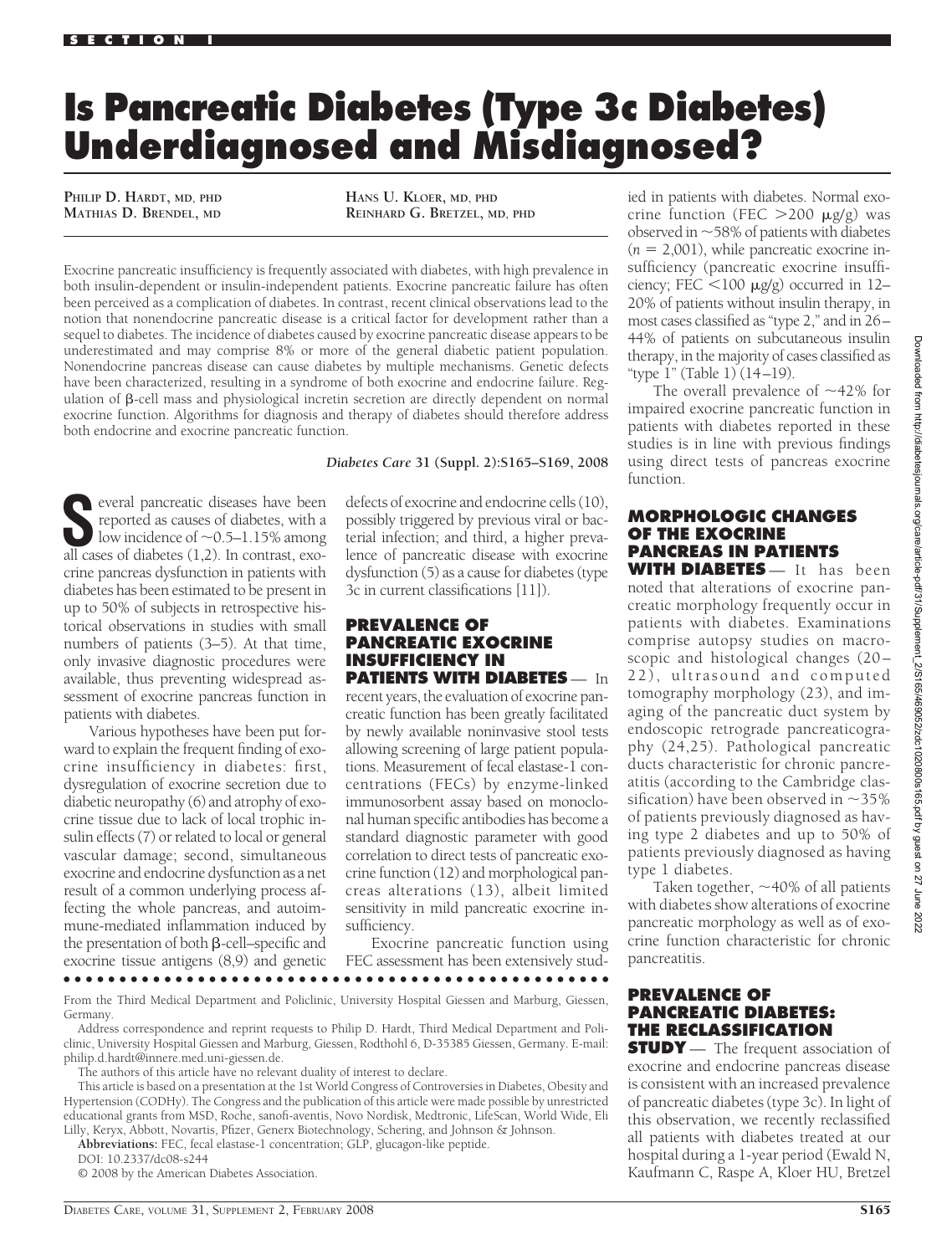|  |  |  |  |  | Table 1-Prevalence of exocrine pancreatic insufficiency as determined by FEC |  |
|--|--|--|--|--|------------------------------------------------------------------------------|--|
|  |  |  |  |  |                                                                              |  |

|                      | Diabetes<br>type | Number<br>of subjects | Normal function<br>(FEC > 200<br>$\mu$ g/g) (%) | Insufficiency<br>(FEC < 100<br>$\mu$ g/g) (%) |
|----------------------|------------------|-----------------------|-------------------------------------------------|-----------------------------------------------|
| Study                |                  |                       |                                                 |                                               |
| Hardt et al. (14)    |                  | 39                    | 36                                              | 44                                            |
| Hardt et al. (14)    |                  | 77                    | 64                                              | 20                                            |
| Rathmann et al. (15) |                  | 544                   |                                                 | 11.9                                          |
| Icks et al. $(16)$   |                  | 112                   |                                                 | 25.9                                          |
| Nunes et al. (17)    |                  | 42                    | 64                                              |                                               |
| Hardt et al. (18)    | $1 + 2$          | 1,015                 | 59.3                                            | 22.9                                          |
| Mancilla et al. (19) | $1 + 2$          | 72                    | 67                                              | 19                                            |
| Sum/mean             | $1 + 2$          | 2,001                 | 58                                              | 27                                            |

RG, Hardt PD, unpublished data), based on standard classification criteria: type 1 diabetes: presence of autoantibodies, early onset, immediate insulin requirement; type 2 diabetes: absence of autoantibodies, no (or late) insulin requirement, insulin resistance; type 3 diabetes: absence of autoantibodies, and both exocrine pancreatic insufficiency and typical morphologic pathology.

Clinical records of 1,922 patients were retrospectively examined for these criteria. Of these, 157 (8%) were reclassified as diabetes type 3c, 227 (12%) as type 1 diabetes, and 1,538 (80%) as type 2 diabetes.

Distribution of exocrine pancreas disease in this population included chronic pancreatitis (76%), hemochromatosis (8%), pancreatic cancer (9%), cystic fibrosis (4%), and previous pancreatic surgery (3%), which is in accordance with other publications.

The rate of 8% of type 3c diabetes might be underestimated, since FEC tests were available for only 307 of the 1,992 total patients, and both pancreas exocrine insufficiency and morphological alterations were seen in 157 of these 307. It is very likely that additional cases of type 3c diabetes are present in the remaining 1,685 patients, further increasing the true prevalence. If confirmed in prospective studies, this observation would significantly change the current notion of diabetes epidemiology.

## **HOW CAN TYPE 3C DIABETES BE FREQUENT IF PANCREATIC DISEASES ARE**

**UNCOMMON?** — One main argument against the assumption that type 3c diabetes is a frequent problem is the general belief that diseases of the exocrine pancreas are rather scarce. Clinical stud-

ies report an incidence of only 0.2–8 in 1,000 people per year for chronic pancreatitis (27). In contrast, several autopsy studies report a prevalence of chronic pancreatitis in 5.3–13% of 394 and 3,821 people, respectively, in selected autopsies (28,29). Interestingly, the clinical diagnosis of chronic pancreatitis had been made in only a minority of those patients (0.5%), and the prevalence of chronic pancreatitis was much higher in patients with known diabetes  $(11.2-19\%)$  compared with 5.3–7% in nondiabetic patients. These data underscore a significant underestimation of chronic pancreatitis in current medical practice. This might in part be explained by the fact that diagnostic tools have been invasive in the past and have therefore been restricted to a small patient population. Furthermore, clinical symptoms of chronic pancreatitis are unspecific, particularly in an early stage of the disease. We initiated the first population-based study reporting pancreatic insufficiency in 11.5% (914 subjects, age 50 –75 years) (30). This number is in accordance with observations from the autopsy studies cited above.

## **PANCREAS DEVELOPMENT: TRANSDUCTION AND TRANSDIFFERENTIATION**

**OF ISLET CELLS** — It has been shown that the  $\beta$ -cell mass is not a fixed cell population, but is subject to a permanent reconstitution (31). Increase in -cell mass can occur through various mechanisms: 1) increased  $\beta$ -cell replication, 2) **B**-cell size increase, 3) reduced -cell death rate, and *4*) differentiation from  $\beta$ -cell precursor cells. There is evidence that islet cell formation can originate from ductal epithelial tissue.  $\beta$ -Cell neogenesis from a pancreatic precursor cell pool was found in several models of

experimental pancreas lesions (32). In addition, data from animal models suggest transdifferentiation of  $\beta$ -cells from precursor ductal cells. Moreover, soluble growth and regeneration factors (e.g., islet neogenesis-associated protein [IN-GAP], gastrin, and epithelial growth factor  $[\overline{EGF}]$ ) have been shown to  $(\overline{trans})$ differentiate  $\beta$ -cells from acinar and ductal pancreatic cells in rodents and humans. Rat and human ductal epithelial cells, possibly containing endocrine pancreatic precursor cells, proliferate and transdifferentiate under specific culture conditions in vitro (33). Similarly, transduction of endocrine transcription factors for  $\beta$ -cell development (e.g., Ngn-3, PDX-1) can drive ductal cells toward  $\beta$ -cell phenotypes (34). Currently, transdifferentiation cannot be dissected from propagation and differentiation of precursors versus dedifferentiation or "lineage switching" from differentiated nonendocrine pancreas cells. However, in light of the association between pancreas exocrine and endocrine deficiency, the concept of "shared injury" and common origin of exocrine and endocrine pancreatic precursor cells deserves greater attention.

## **DIABETES AND PANCREATIC EXOCRINE DYSFUNCTION DUE TO MUTATIONS IN THE CARBOXYL-ESTER LIPASE** — It

has been speculated for several years that genetic factors might contribute to exocrine dysfunction in diabetes. Only recently, a relevant mutation has been uncovered in two Norwegian families with diabetes and exocrine pancreas dysfunction (10). Affected members of this family presented with a type of diabetes characterized by primary  $\beta$ -cell failure and simultaneous pancreatic exocrine dysfunction. Genomic screening has linked diabetes to chromosome 9q34. Using fecal elastase deficiency as a marker of pancreatic exocrine dysfunction further refined the critical chromosomal region to 1.16 Mb. A heterozygous frame-shift mutation was identified in exon 11 of the carboxyl-ester lipase (CEL) gene. This enzyme is a major component of pancreatic juice and is responsible for the duodenal hydrolysis of cholesterol esters and other complex lipids. The in vitro catalytic activities of wild-type and mutant carboxylester lipases were similar. In contrast, the mutant enzyme was significantly less stable compared with wild-type CEL. A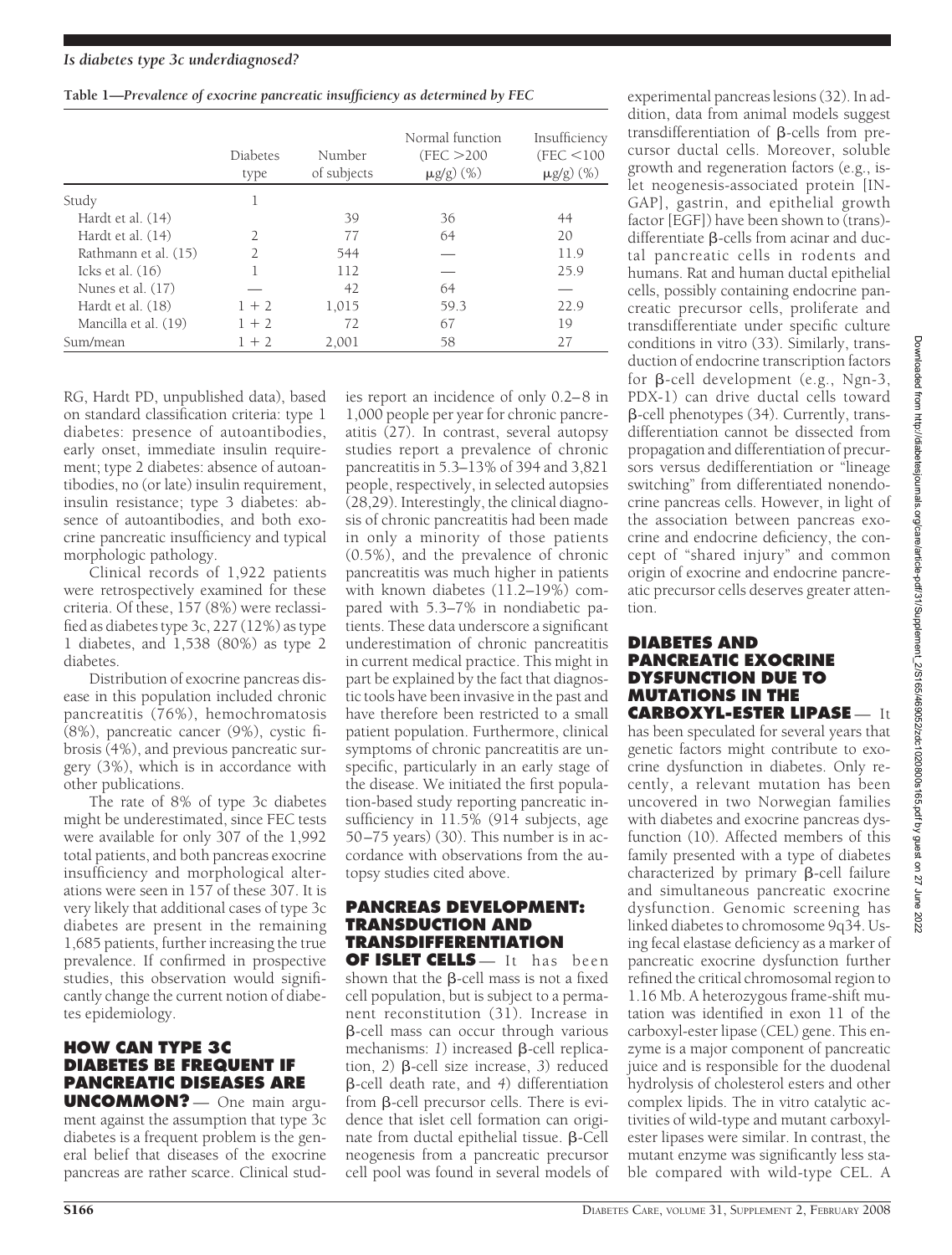polygenic role for this region is likely, since common insertions were associated with exocrine dysfunction in other diabetic patients. To further explore early pathological events in this condition, radiological examinations of the pancreas were performed in nondiabetic children carrying genetic mutations with signs of exocrine dysfunction. Development of diabetes was preceded by pancreas lipomatosis. These findings link diabetes to the disrupted function of a lipase in the pancreatic acinar cells and imply that fatty replacement of the normal pancreas structure contributes to development of pancreatic disease development. A number of studies have been initiated to further investigate the quantitative relevance of this genetic mutation.

## **THE ROLE OF INCRETIN**

**HORMONES** — The gut hormones glucose-dependent insulinotrophic polypeptide (GIP) and glucagon-like peptide (GLP)-1 are secreted in response to nutrient digestion and absorption. GIP is known to stimulate insulin secretion and to retard gastric emptying. GLP-1 stimulates insulin and suppresses glucagon secretion, reduces appetite, and likewise decelerates gastric emptying (35,36). Furthermore, it was shown to stimulate -cell neogenesis, growth, and differentiation in rodents and tissue culture and to inhibit  $\beta$ -cell apoptosis in vitro. GLP-1 can normalize plasma glucose levels in type 2 diabetes. The hormone is rapidly inactivated by proteolysis (dipeptidyl peptidase IV [DPP IV]) and eliminated through the kidney. Therefore, agents interacting with GLP-1 receptors either found in nature or developed by intentional modification of GLP-1 as "incretin mimetics" have been developed as antidiabetic agents (37). It is currently unclear whether long-term use of such agents will prevent or slow down the continuous decline in  $\beta$ -cell function and mass associated with progression of type 2 diabetes. Animal experiments show an increase in -cell mass within weeks of treatment with dipeptidyl peptidase IV inhibitors and enhanced  $\beta$ -cell preservation (38).

## **CLINICAL CONSEQUENCES OF EXOCRINE PANCREATIC INSUFFICIENCY IN PATIENTS WITH DIABETES** — Chronic pan-

creatitis without major clinical symptoms is present in a high percentage of patients with diabetes. Contrary to common be-

lief, that chronic pancreatitis in these patients is generally alcohol induced, we suggest other critical factors be considered, such as genetic changes (10), autoimmunity toward exocrine antigens (8,9), and chronic inflammation associated with gallstone disease and consequent obstructive pancreatitis (39,40). There is clearly a lack of prospective studies to characterize the pathophysiological relevance of these conditions. To prevent progression of chronic pancreatitis to overt exocrine and endocrine function, screening programs to detect pancreas disease at an early stage should be considered.

Patients with diabetes and pancreatic exocrine insufficiency as measured by FEC develop overt steatorrhea in  $~1$ 60% of the cases (41). Even in patients considered to have normal exocrine function by FEC, steatorrhea can sometimes be present (42). Fecal fat excretion is of high relevance for clinical symptoms (meteorism, abdominal pain, diarrhea) and qualitative or even quantitative malnutrition (e.g., deficiency of fat-soluble vitamins).

In patients with diabetes and pancreatic exocrine insufficiency, meteorism and stool texture correlate with steatorrhea, whereas abdominal pain and stool frequency do not. In an intervention study using exocrine pancreatic enzyme replacement therapy, steatorrhea was reverted, while no statistically significant effect on gastrointestinal symptoms was detected (Hardt PD, Hauenchild A, Jaeger C, Teichmann J, Bretzel RG, Kloer HU, unpublished data).

To date, there is only limited information available on the impact of chronic pancreatitis on qualitative malnutrition. High rates of exocrine pancreas dysfunction have been reported in patients with osteoporosis and vitamin D deficiency (43). However, in another study in diabetic patients with reduced FEC, levels of fat-soluble vitamins remained within normal levels during a 16-week follow-up in both enzyme replacement and placebo group (43a).

The influence of pancreas enzyme replacement therapy on glucose metabolism in insulin-treated patients with exocrine insufficiency remains controversial. Whereas improved blood glucose control and reduced A1C were reported in one study (44), others found no effect (45,46).

In addition, chronic pancreatitis and exocrine dysfunction have been associated with impairments of the incretin system. It has been previously demonstrated

that glucose-dependent insulinotrophic polypeptide secretion is reduced in patients with steatorrhea due to alcoholic pancreatitis and can be normalized by enzyme replacement therapy (47). To our knowledge, no studies have been performed on the effect of exocrine pancreas enzyme substitution on incretin function in patients with chronic pancreatitis and type 3c diabetes.

**CONCLUSIONS** — Pancreatic exocrine insufficiency, as determined by both direct and indirect function tests, is very frequent in patients with diabetes and is often associated with steatorrhea. It not only affects patients with type 1 diabetes (up to 50%), but is also observed in type 2 diabetic patients. In addition to impaired exocrine function, pancreatic morphological changes are present in up to 40% of the cases. Several hypotheses have been generated to interpret these findings and are consistent with the explanation that type 3c diabetes is indeed more common than previously believed. It might affect at least 8% of all patients with diabetes. Of particular interest is the presence of genetic mutations that can induce both exocrine and endocrine failure, which has recently been demonstrated for the CEL gene. Furthermore, it has been suggested that  $\beta$ -cell regeneration is disturbed in pancreatic diseases, which could explain reduced B-cell mass and diabetes in chronic pancreatitis. Incretin secretion is impaired in steatorrhea, since the extent of incretin secretion depends on regular digestion of nutrients. The implications of the above-described findings deserve more attention, since they are likely to change the clinical workup of patients with diabetes or impaired glucose tolerance and could change the current paradigm of diabetes epidemiology. Diagnostic and screening strategies must be adapted to detect exocrine diseases at earlier stages and possibly to stop progression to overt exocrine and endocrine pancreas insufficiency. In patients with steatorrhea, pancreatic enzyme replacement therapy is warranted for treating symptoms and preventing qualitative malnutrition. Furthermore, it seems very likely that pancreatic enzyme replacement therapy will augment incretin secretion and thus become a valuable treatment modality.

**Acknowledgments**— This article is a summary of the controversy session at the First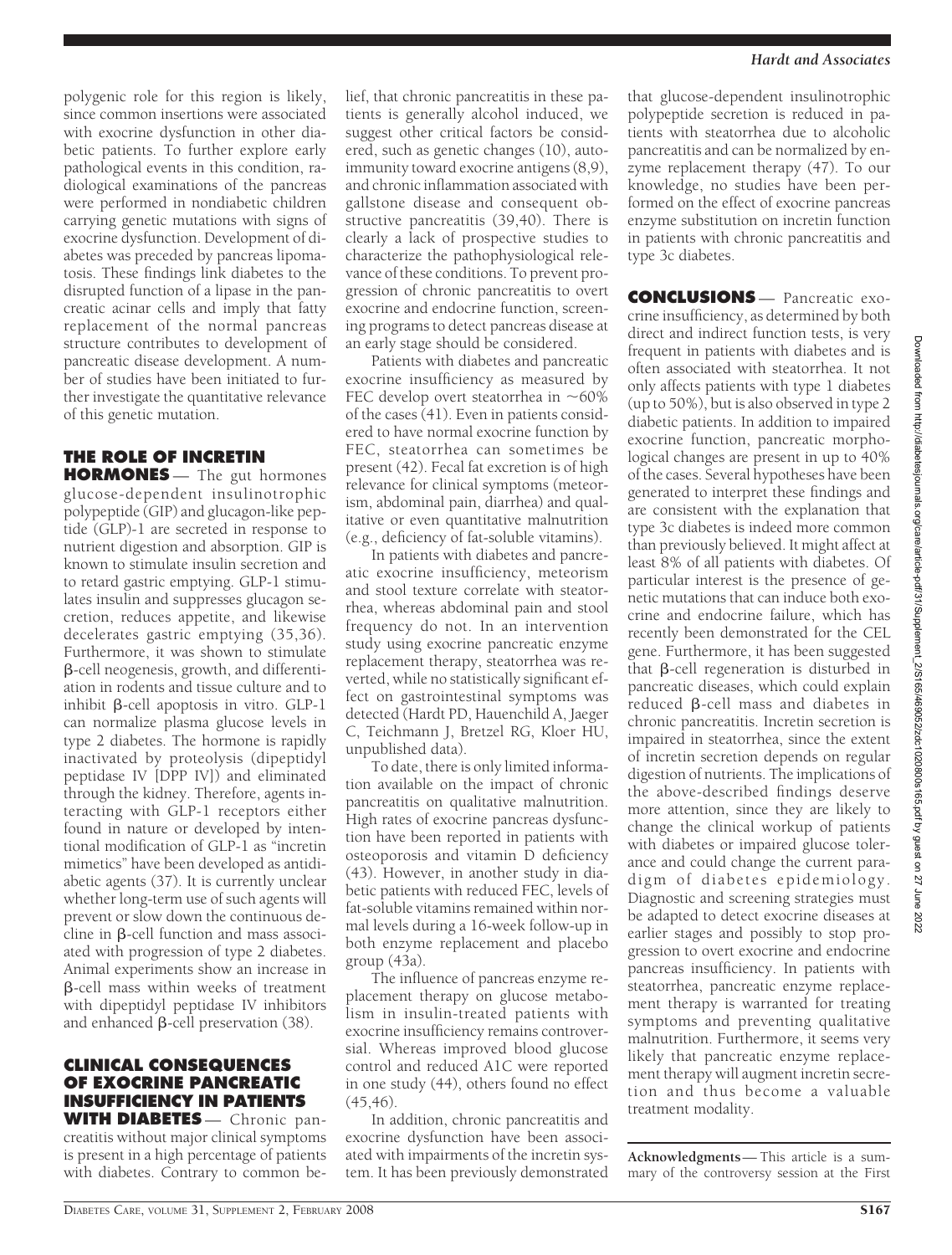## *Is diabetes type 3c underdiagnosed?*

Congress on Controversies in Obesity, Diabetes and Hypertension (CODHy), 26 –29 October 2006, Berlin, Germany.

## **References**

- 1. Alberti KGMM: An example of brittle diabetes. In *Diabetes Secondary to Pancreatopathy: International Congress Series 762.* Tiengo A, Alberti KGMM, DelPrato S, Vranic M, Eds. Amsterdam, the Netherlands, Excerpta Medica, 1988, p. 7–20
- 2. Günther O: Zur Átiologie des Diabetes mel*litus.* Akademie-Verlag, Berlin, Germany, 1961
- 3. Pollard H, Miller L, Brewer W: External secretion of the pancreas and diabetes (study of secretin test). *Am J Dig Dis* 10: 20, 1943
- 4. Vacca JB, Henke WJ, Knight WA: The exocrine pancreas in diabetes mellitus. *Ann Intern Med* 61:242–247, 1964
- 5. Chey WY, Shay H, Shuman CR: External pancreatic secretion in diabetes mellitus. *Ann Intern Med* 59:812– 821, 1963
- 6. Pirart J: Diabetes mellitus and its degenerative complications: a prospective study of 4.400 patients observed between 1947 and 1973. *Diabetes Care* 1:252, 1978
- 7. Adler G, Kern HF: Regulation of exocrine pancreatic secretory process by insulin. *Horm Metab Res* 7:290 –296, 1975
- 8. Taniguchi T, Okazaki K, Okamoto M, Seko Shuji, Tanaka J, Uchida K, Nagashima K, Kurose T, Yamada Y, Chiba T, Seino Y: High prevalence of autoantibodies against carbonic anhydrase II and lactoferrin in type 1 diabetes: concept of autoimmune exocrinopathy and endocrinopathy of the pancreas. *Pancreas* 27:26 – 30, 2003
- 9. Kobayashi T, Nakanishi K, Kajio H, Morinaga S, Sugimoto T, Murase T, Kosaka K: Pancreatic cytokeratin: an antigen of pancreatic exocrine cell autoantibodies in type 1 (insulin-dependent) diabetes mellitus. *Diabetologia* 33:363–370, 1990
- 10. Raeder H, Johansson S, Holm PI, Haldorsen IS, Mas E, Sbarra V, Nermoen I, Eide SA, Grevle L, Bjorkhaug L, Sagen JV, Aksnes L, Sovik O, Lombardo D, Molven A, Njolstad PR: Mutations in the CEL VNTR cause a syndrome of diabetes and pancreatic exocrine dysfunction. *Nat Genet* 38: 54 – 62, 2006
- 11. Expert Committee on the Diagnosis and Classification of Diabetes Mellitus: Report of the Expert Committee on the Diagnosis and Classification of Diabetes Mellitus. *Diabetes Care* 21 (Suppl. 1):5–19, 1998
- 12. Löser C, Möllgaard A, Fölsch UR: Faecal elastase 1: a novel, highly sensitive, and specific tubeless pancreatic function test. *Gut* 39:580 –586, 1996
- 13. Hardt PD, Marzeion AM, Schnell-Kretschmer H, Wüsten O, Nalop J, Zekorn T, Kloer HU: Fecal elastase 1 measurement compared with endoscopic ret-

rograde cholangiopancreatography for the diagnosis of chronic pancreatitis. *Pancreas* 25:e6 – e9, 2002

- 14. Hardt PD, Krauss A, Bretz L, Porsch-Oezcueruemez M, Schnell-Kretschmer H, Mäser E, Bretzel RG, Zekorn T, Klör HU: Pancreatic exocrine function in patients with type-1 and type-2 diabetes mellitus. *Acta Diabetologia* 37:105–110, 2000
- 15. Rathmann W, Haastert B, Icks A, Giani G, Hennings S, Mitchell J, Curren S, Wareham NJ: Low fecal elastase 1 concentrations in type 2 diabetes. *Scand J Gastroenterol* 36:1056 –1061, 2001
- 16. Icks A, Haastert B, Giani G, Rathmann W: Low fecal elastase 1 in type 1 diabetes mellitus. *Z Gastroenterol* 39:823– 830, 2001
- 17. Nunes AC, Pontes JM, Rosa A, Gomes L, Carvalheiro M, Freitas D: Screening for pancreatic exocrine insufficiency in patients with diabetes mellitus. *Am J Gastroenterol* 98:2672–2675, 2003
- 18. Hardt PD, Hauenschild A, Nalop J, Marzeion AM, Jaeger C, Teichmann J, Bretzel RG, Hollenhorst M, Kloer HU, S2453112/ S2453113 Study Group: High prevalence of exocrine pancreatic insufficiency in diabetes mellitus: a multicenter study screening fecal elastase 1 concentration in 1,021 diabetic patients. *Pancreatology* 3:395– 402, 2003
- 19. Mancilla AC, Hurtado HC, Tobar AE, Orellana NI, Pineda BP, Castillo MI, Ledezma RR, Berger FZ: Pancreatic exocrine function in diabetes mellitus: determination of fecal elastase. *Rev Med Chil* 134: 407– 414, 2006
- 20. Lazarus SS, Volk BW: Pancreas in maturity-onset diabetes. *Arch Path (Chicago)* 71:44 – 48, 1961
- 21. Gepts W: Pathologic anatomie of the pancreas in juvenile diabetes. *Diabetes* 14:619 – 633, 1965
- 22. Kobayashi T, Nakanishi K, Sugimoto T, Murase T, Kosaka K: Histopathological changes of the pancreas in islet cell antibodies (ICA)-positive subjects before and after the clinical onset of insulin-dependent diabetes mellitus. *Diabetes* 37:24A, 1988
- 23. Gilbeau J, Poncelet V, Libon E Derue G, Heller FR: The density, contour and thickness of the pancreas in diabetics. *Am J Roentgenol* 159:527–531, 1992
- 24. Nakanishi K, Kobayashi T, Miyashita H, Okubo M, Sugimoto T, Murase T, Hashimoto M, Fukuchi S, Kosaka K: Exocrine pancreatic ductograms in insulin-dependent diabetes mellitus. *Am J Gastroenterol* 89:762–766, 1994
- 25. Hardt PD, Killinger A, Nalop J, Schnell-Kretschmer H, Zekorn T, Klör HU: Chronic pancreatitis and diabetes mellitus: a retrospective analysis of 156 ERCP investigations in patients with insulin-dependent and non-insulin-dependent diabetes mellitus. *Pancreatology* 2:30 –32,

2002

- 27. Andersen BN, Pedersen NT, Scheel J, Woming H: Incidence of alcoholic chronic pancreatitis in Copenhagen. *Scand J Gastroenterol* 17:247–252, 1982
- 28. Blumenthal HT, Probstein JG, Berns AW: Interrelationship of diabetes mellitus and pancreatitis. Arch Surg 87:844-850, 1963
- 29. Olsen TS: The incidence and clinical relevance of chronic inflammation in the pancreas in autopsie material. *Acta Pathologica et Microbiologica Scandinavia, Section A* 86:361–364, 1978
- 30. Rothenbacher D, Low M, Hardt PD, Klor HU, Ziegler H, Brenner H: Prevalence and determinants of exocrine pancreatic insufficiency among older adults: results of a population-based study. *Scand J Gastroenterol* 40:697–704, 2005
- 31. Bouwens L, Rooman I: Regulation of pancreatic beta-cell mass. *Physiol Rev* 85: 1255–1270, 2005
- 32. Guido L, Basta G, Racanicchi L, Mancuso F, Luca G, Macchiarulo G, Brunetti P, Calafiore R: Short-term stimulation studies on neonatal pig pancreatic duct-derived cell monolayers. *Transplant Proc* 37: 2715–2718, 2005
- 33. Todorov I, Omori K, Pascual M, Rawson J, Nair I, Valiente L, Vuong T, Matsuda T, Orr C, Ferreri K, Smith CV, Kandeel F, Mullen Y: Generation of human islets through expansion and differentiation of non-islet pancreatic cells discarded (pancreatic discard) after islet isolation. *Pancreas* 32:130 –138, 2006
- 34. Bretzel RG, Eckhard M, Brendel MD: Pancreatic islet and stem cell transplantation: new strategies in cell therapy of diabetes mellitus. *Panminerva Med* 46:25– 42, 2004
- 35. Creutzfeldt W: The [pre-] history of the incretin concept. *Regul Pept* 15:87–91, 2005
- 36. Flatt PR, Green BD: Nutrient regulation of pancreatic beta-cell function in diabetes: problems and potential solutions. *Biochem Soc Trans* 34:774 –778, 2006
- 37. Stonehouse AH, Holcombe JH, Kendall DM: Management of type 2 diabetes: the role of incretin mimetics. *Expert Opin Pharmacother* 7:2095–2105, 2006
- 38. Mu J, Woods J, Zhou YP, Roy RS, Li Z, Zycband E, Feng Y, Zhu L, Li C, Howard AD, Moller DE, Thornberry NA, Zhang BB: Chronic inhibition of dipeptidyl peptidase-4 with a sitagliptin analog reserves pancreatic  $\beta$ -cell mass and function in a rodent model of type 2 diabetes. *Diabetes* 55:1695–1704, 2006
- 39. Födisch HJ: Feingewebliche Studien zur Or*thologie und Pathologie der Papilla Vateri.* Stuttgart, Germany, Thieme Verlag, 1972
- 40. Hardt PD, Bretz L, Krauss A, Schnell-Kretschmer H, Wüsten O, Nalop J, Zekorn T, Kloer HU: Pathological pancre-